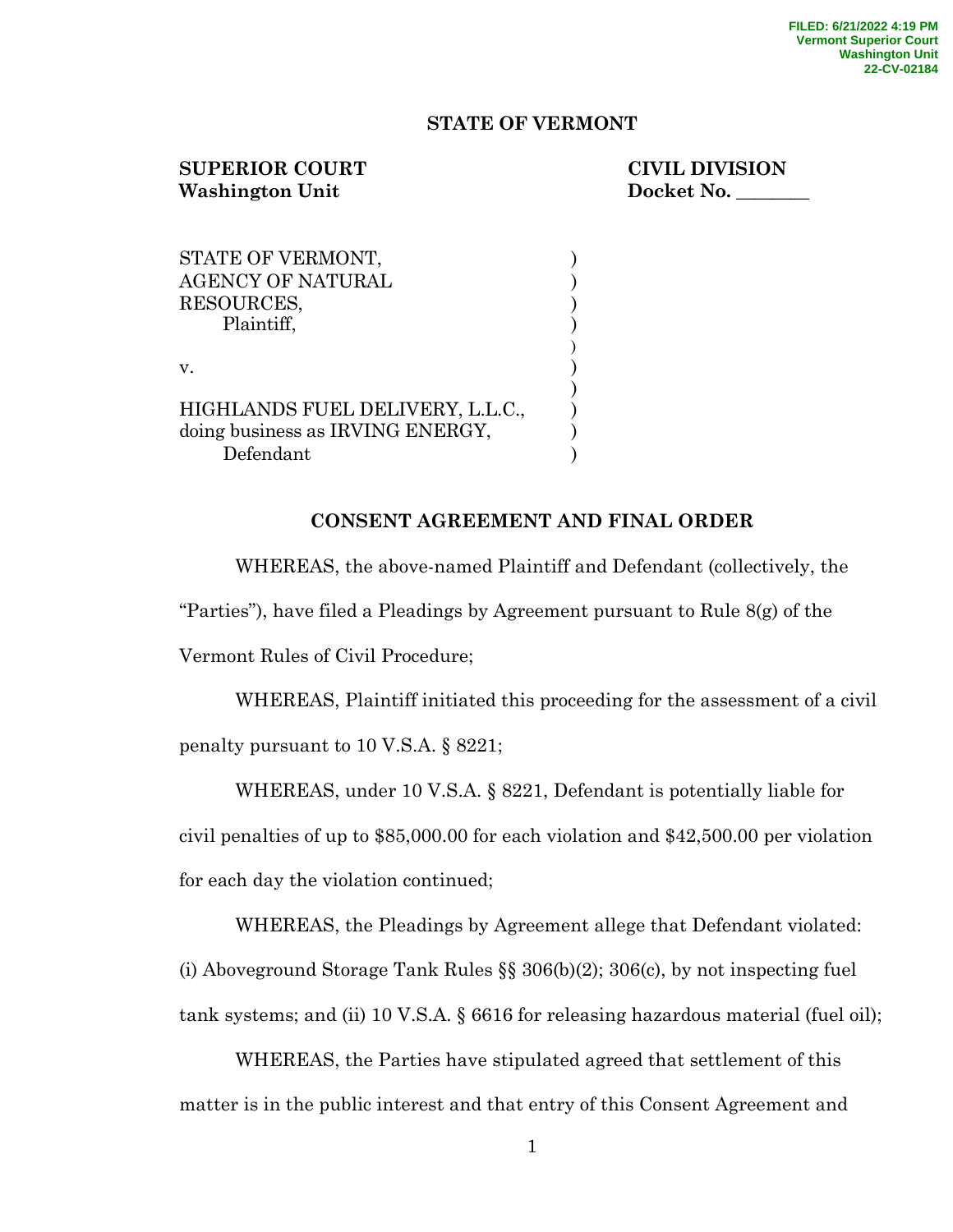Final Order ("Consent Order") without further litigation is the most appropriate means of resolving this matter;

NOW, THEREFORE, based upon the Pleadings by Agreement and pursuant to 10 V.S.A. § 8221 and the Court's inherent equitable powers, it is hereby ADJUDGED, ORDERED and DECREED as follows:

### **RESOLUTION OF VIOLATIONS**

- 1. Without formally admitting or denying wrongdoing or liability, Defendant agrees to this settlement of the violations alleged above in order to resolve all outstanding disputes.
- 2. Defendant agrees that the violations alleged are deemed proved and established as a "prior violation" in any future state proceeding that requires consideration of a past record of compliance, such as permit review proceedings and calculating civil penalties under Title 10, section 8010.
- 3. For the violations described above, Defendant shall pay a civil penalty of \$9,500 within 10 days of this signed Order, via check payable to the "State of Vermont" and sent to: Justin E. Kolber, Assistant Attorney General, Office of the Attorney General, 109 State Street, Montpelier, VT 05609. In the event that payment is received by the State before the Court has approved the Consent Order, the State shall hold the check(s) in trust until approval. Should the Court reject the Consent Order, the State will return the check(s) to Defendant.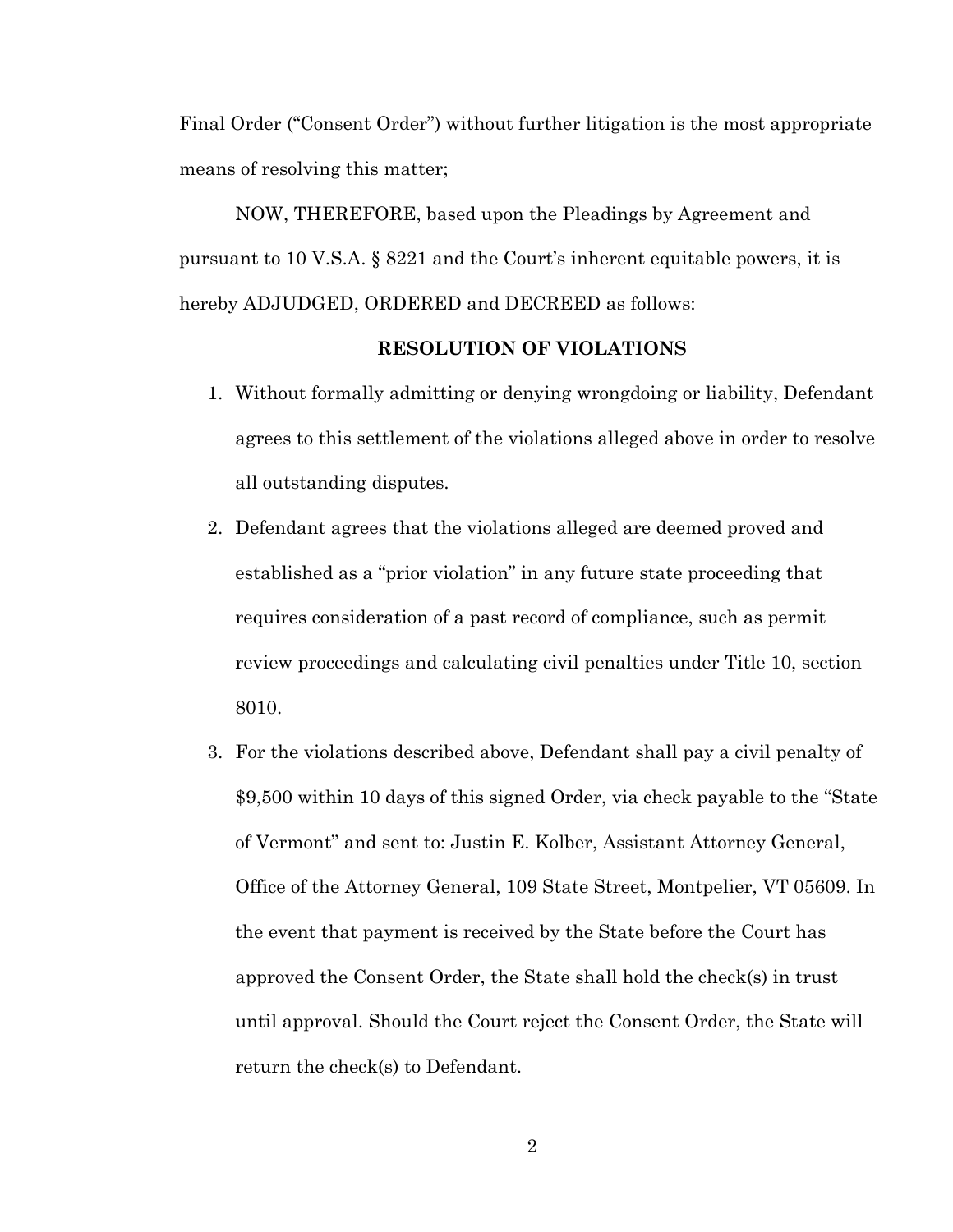4. If Defendant fails to pay the \$9,500 amount, then such failure shall constitute a breach of this Consent Order and interest shall accrue on the entire unpaid balance at twelve percent (12%) per annum. Defendant shall also be liable for costs incurred by the State, including reasonable attorney's fees, to collect any unpaid penalty amount.

#### **OTHER PROVISIONS**

- 5. Defendant waives: (a) all rights to contest or appeal this Consent Order; and (b) all rights to contest the obligations imposed upon Defendants under this Consent Order in this or any other administrative or judicial proceeding involving the State of Vermont.
- 6. Nothing in this Consent Order shall be construed as having relieved, modified, or in any manner affected Defendant's obligations to comply with all other federal, state, or local statutes, regulations, permits or directives applicable to Defendant.
- 7. This Consent Order is binding upon the parties and all their successors and assigns.
- 8. This Consent Order shall become effective only after it is entered as an order of the Court. When so entered by the Court, the Consent Order shall be final.
- 9. Any violation of this Consent Order shall be deemed to be a violation of a judicial order, and may result in the imposition of injunctive relief and/or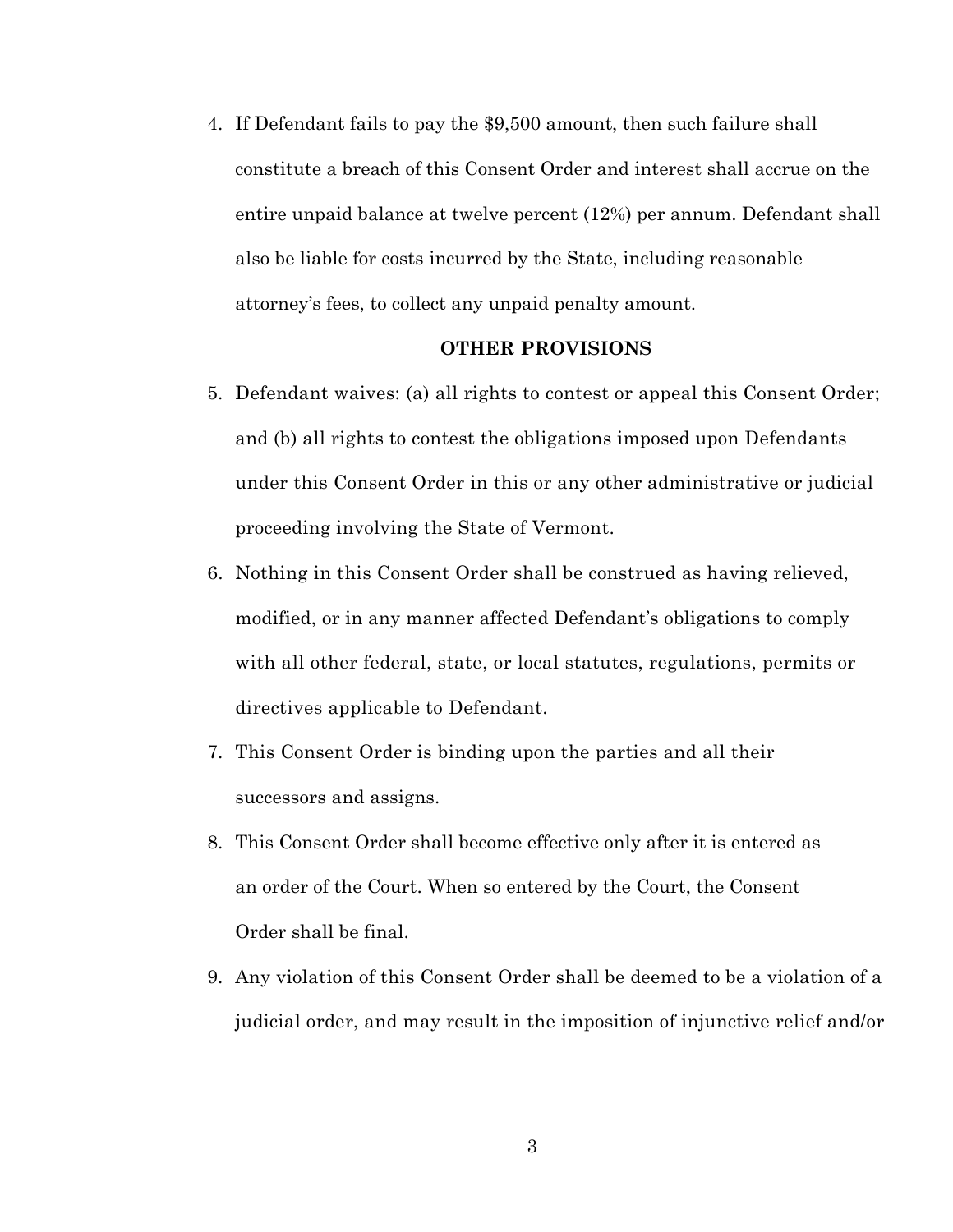penalties, including penalties for contempt, as set forth in 10 V.S.A. Chapters 201 and 211.

- 10.This Consent Order may only be altered, amended, or otherwise modified only by subsequent written agreements signed by the parties hereto or their legal representatives and approved by this Court. Any representations not set forth in this Consent Order and Final Judgment Order, whether written or oral, shall not be binding upon any party hereto, and such alleged representations shall be of no legal force or effect.
- 11.The Washington Civil Division of the Vermont Superior Court shall have jurisdiction over this Consent Order and the Parties for the purpose of enabling any of the Parties to apply to this Court at any time for orders and directions as may be necessary or appropriate to carry out or construe the Consent Order, to modify or terminate any of its provisions, to enforce compliance, and to punish violations of its provisions. The laws of the State of Vermont shall govern the Orders.

4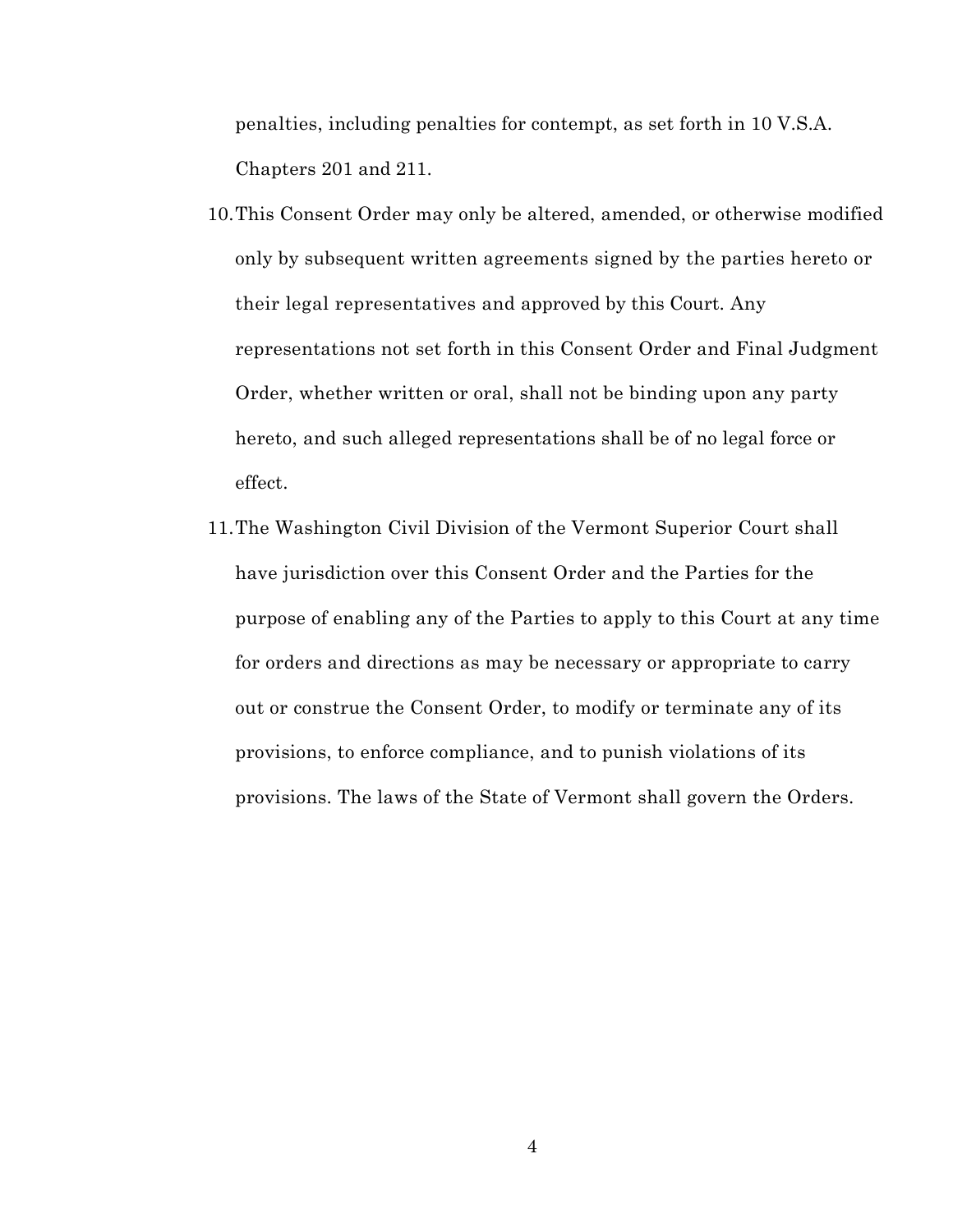DATED at Montpelier, Vermont this 13th day of June, 2022.

 STATE OF VERMONT THOMAS J. DONOVAN, JR. ATTORNEY GENERAL

By: \_\_\_\_\_\_\_\_\_\_\_\_\_\_\_\_\_\_\_\_\_\_\_\_\_

 Justin E. Kolber Assistant Attorney General Office of the Attorney General 109 State Street Montpelier, Vermont 05609 (802) 828-3186

DATED at Portsmouth, New Hampshire this  $\frac{20th}{\text{day of June, 2022}}$ .

HIGHLANDS FUEL DELIVERY, LLLC doing business as IRVING ENERGY,

 $\mathop{\text{By:}} \quad \begin{array}{c} \text{V} \text{V} \text{V} \end{array}$  June

Gregory B. Poitras Secretary June 20, 2022

[name/tate], authorized agent

Approved as to form:

 $By:$ 

Gregory B. Poitras U.S. General Counsel Irving Oil

Type text here